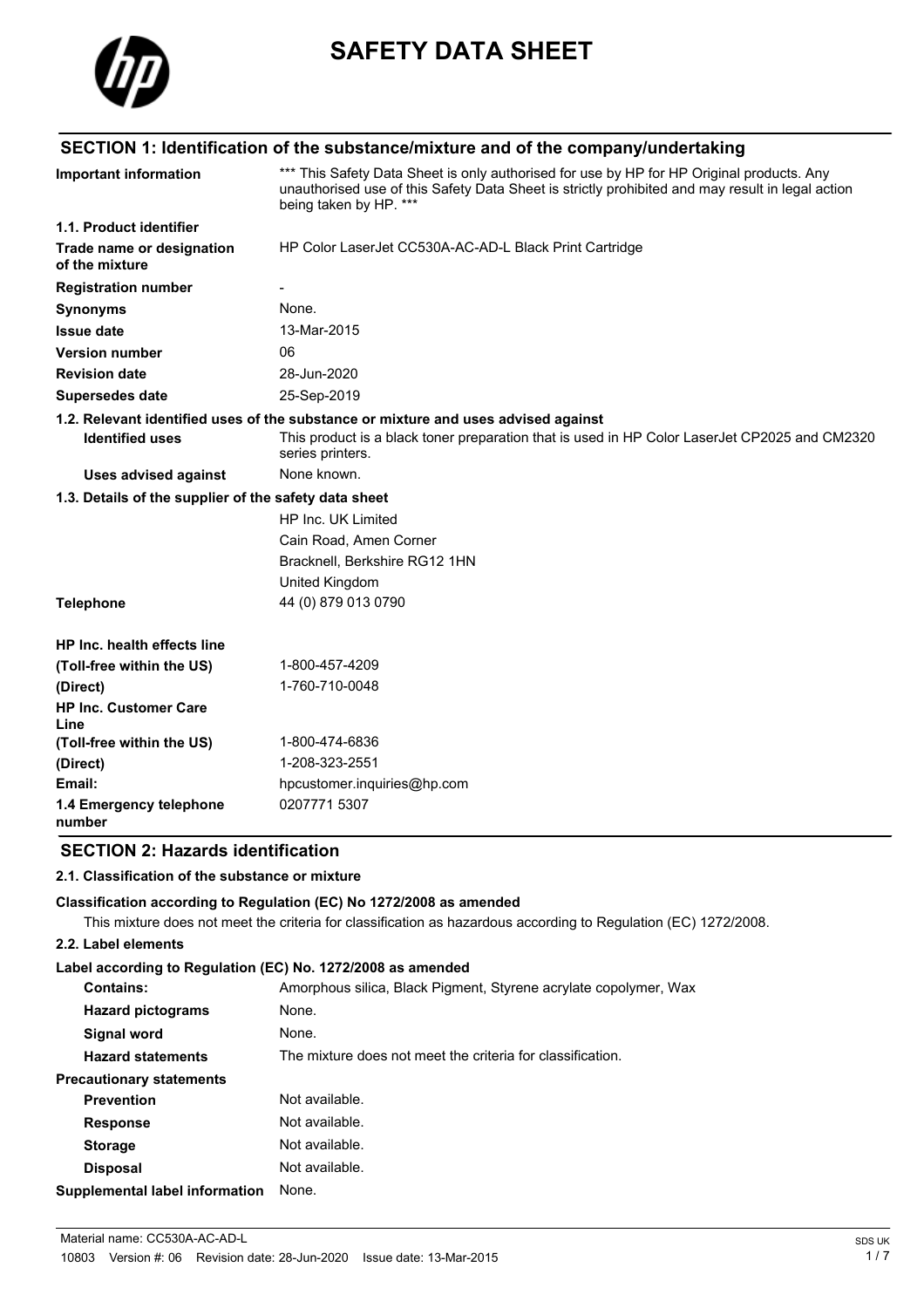This preparation contains no component classified as Persistent, Bioaccumulative, and Toxic (PBT) or very Persistent and very Bioaccumulative (vPvB) as defined under Regulation (EC) 1907/2006.

Carbon black is classified by the IARC as a Group 2B carcinogen (the substance is possibly carcinogenic to humans). Carbon black in this preparation, due to its bound form, does not present this carcinogenic risk. None of the other ingredients in this preparation are classified as carcinogens according to ACGIH, EU, IARC, MAK, NTP or OSHA.

#### **SECTION 3: Composition/information on ingredients**

#### **3.2. Mixtures**

### **General information**

| <b>Chemical name</b>                     | %      |                        | CAS-No. / EC No. REACH Registration No. | Index No. | <b>Notes</b> |
|------------------------------------------|--------|------------------------|-----------------------------------------|-----------|--------------|
| Styrene acrylate copolymer               | < 85   | <b>Trade Secret</b>    | $\overline{\phantom{0}}$                |           |              |
| <b>Classification:</b><br>-              |        |                        |                                         |           |              |
| <b>Black Pigment</b>                     | ~10    | Proprietary            | 01-2119384822-32-XXXX                   |           |              |
| <b>Classification:</b><br>$\blacksquare$ |        |                        |                                         |           |              |
| Wax                                      | $<$ 10 | <b>Trade Secret</b>    | $\qquad \qquad$                         |           |              |
|                                          |        |                        |                                         |           |              |
| <b>Classification:</b>                   |        |                        |                                         |           |              |
| Amorphous silica                         | $3$    | 7631-86-9<br>231-545-4 | 01-2119379499-16-xxxx                   | -         |              |
| <b>Classification:</b><br>-              |        |                        |                                         |           |              |

#### **SECTION 4: First aid measures**

**General information** Not available.

| 4.1. Description of first aid measures                                                |                                                                                                                                                                                                   |  |
|---------------------------------------------------------------------------------------|---------------------------------------------------------------------------------------------------------------------------------------------------------------------------------------------------|--|
| <b>Inhalation</b>                                                                     | Move person to fresh air immediately. If irritation persists, consult a physician.                                                                                                                |  |
| <b>Skin contact</b>                                                                   | Wash affected areas thoroughly with mild soap and water. Get medical attention if irritation<br>develops or persists.                                                                             |  |
| Eye contact                                                                           | Do not rub eyes. Immediately flush with large amounts of clean, warm water (low pressure) for at<br>least 15 minutes or until particles are removed. If irritation persists, consult a physician. |  |
| Ingestion                                                                             | Rinse mouth out with water. Drink one to two glasses of water. If symptoms occur, consult a<br>physician.                                                                                         |  |
| 4.2. Most important symptoms<br>and effects, both acute and<br>delayed                | Not available.                                                                                                                                                                                    |  |
| 4.3. Indication of any<br>immediate medical attention<br>and special treatment needed | Not available.                                                                                                                                                                                    |  |

#### **SECTION 5: Firefighting measures**

| <b>General fire hazards</b>                                   | Not available.                                                                                                         |
|---------------------------------------------------------------|------------------------------------------------------------------------------------------------------------------------|
| 5.1. Extinguishing media                                      |                                                                                                                        |
| Suitable extinguishing<br>media                               | CO <sub>2</sub> , water, or dry chemical                                                                               |
| Unsuitable extinguishing<br>media                             | None known.                                                                                                            |
| 5.2. Special hazards arising<br>from the substance or mixture | Like most organic material in powder form, toner can form explosive dust-air mixtures when finely<br>dispersed in air. |
| 5.3. Advice for firefighters                                  |                                                                                                                        |
| Special protective<br>equipment for firefighters              | Not available.                                                                                                         |
| Special fire fighting<br>procedures                           | If fire occurs in the printer, treat as an electrical fire.                                                            |
| <b>Specific methods</b>                                       | None established.                                                                                                      |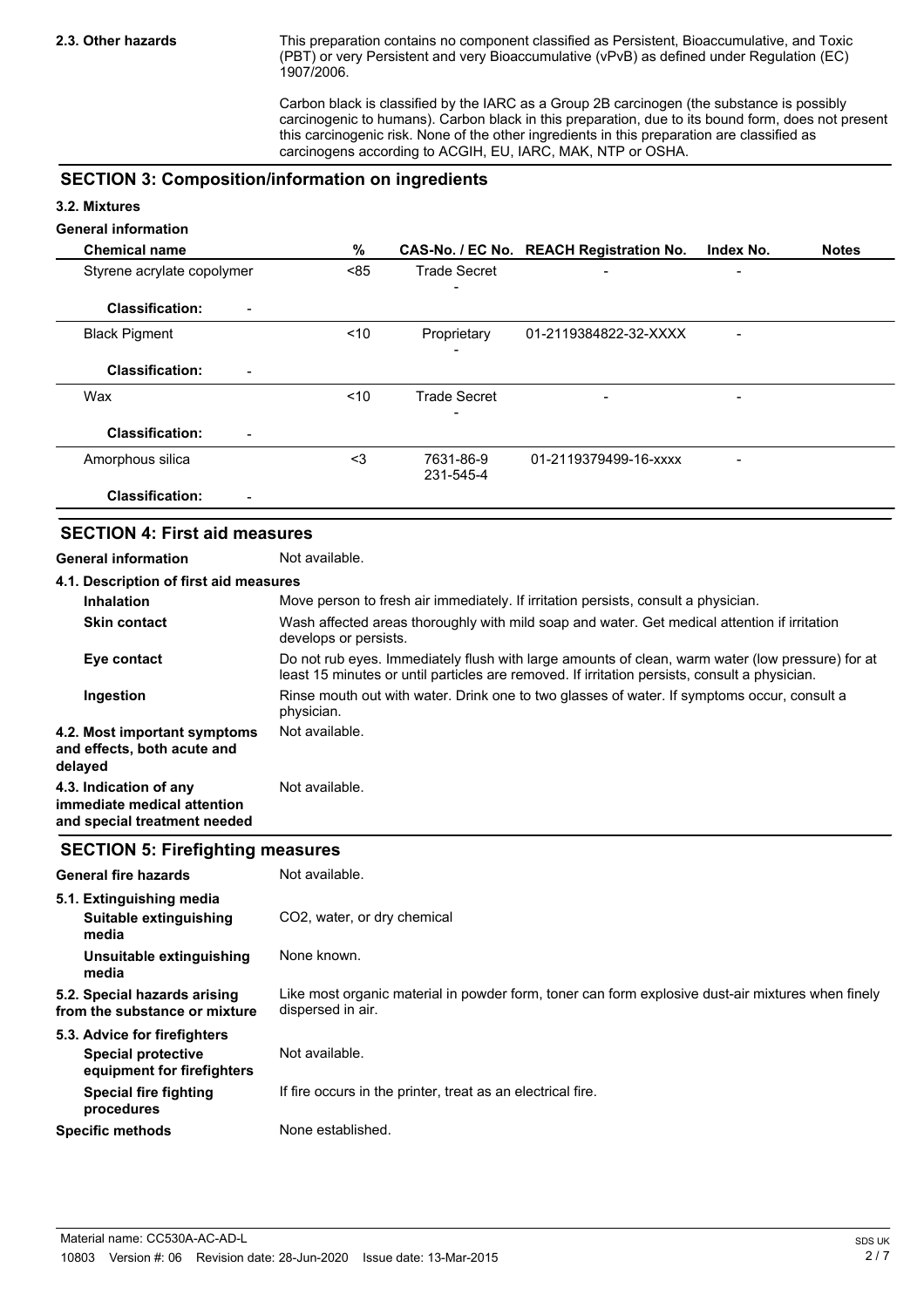## **SECTION 6: Accidental release measures**

|                                                              | 6.1. Personal precautions, protective equipment and emergency procedures                                                                                                                                                                                                                                                             |  |  |
|--------------------------------------------------------------|--------------------------------------------------------------------------------------------------------------------------------------------------------------------------------------------------------------------------------------------------------------------------------------------------------------------------------------|--|--|
| For non-emergency<br>personnel                               | Minimize dust generation and accumulation.                                                                                                                                                                                                                                                                                           |  |  |
| For emergency responders                                     | Not available.                                                                                                                                                                                                                                                                                                                       |  |  |
| 6.2. Environmental precautions                               | Do not flush into surface water or sanitary sewer system. See also section 13 Disposal<br>considerations.                                                                                                                                                                                                                            |  |  |
| 6.3. Methods and material for<br>containment and cleaning up | Slowly vacuum or sweep the material into a bag or other sealed container. Clean remainder with a<br>damp cloth or vacuum cleaner. If a vacuum is used, the motor must be rated as dust<br>explosion-proof. Fine powder can form explosive dust-air mixtures. Dispose of in compliance with<br>federal, state, and local regulations. |  |  |
| 6.4. Reference to other<br>sections                          | Not available.                                                                                                                                                                                                                                                                                                                       |  |  |
| <b>SECTION 7: Handling and storage</b>                       |                                                                                                                                                                                                                                                                                                                                      |  |  |
| 7.1. Precautions for safe<br>handling                        | Keep out of the reach of children. Avoid inhalation of dust and contact with skin and eyes. Use with<br>adequate ventilation. Keep away from excessive heat, sparks, and open flames.                                                                                                                                                |  |  |

| handling                                                                       | adequate ventilation. Keep away from excessive heat, sparks, and open flames.                                                   |
|--------------------------------------------------------------------------------|---------------------------------------------------------------------------------------------------------------------------------|
| 7.2. Conditions for safe<br>storage, including any<br><b>incompatibilities</b> | Keep out of the reach of children. Keep tightly closed and dry. Store at room temperature. Store<br>away from strong oxidizers. |

## **7.3. Specific end use(s)** Not available.

#### **SECTION 8: Exposure controls/personal protection**

#### **8.1. Control parameters**

#### **Occupational exposure limits**

| UK. EH40 Workplace Exposure Limits (WELs) |             |                    |  |
|-------------------------------------------|-------------|--------------------|--|
| <b>Components</b>                         | <b>Type</b> | Value              |  |
| <b>Black Pigment</b>                      | <b>STEL</b> | $7 \text{ mg/m}$ 3 |  |
|                                           | <b>TWA</b>  | $3.5 \text{ mg/m}$ |  |
|                                           |             |                    |  |

## **Biological limit values** No biological exposure limits noted for the ingredient(s).

**Skin protection**

**Recommended monitoring** Not available.

## **procedures**

#### **Derived no effect levels (DNELs)**

| <b>Components</b>                                 | <b>Type</b>                                                                           | <b>Route</b>                                                                                   | Value            | <b>Form</b>        |  |  |
|---------------------------------------------------|---------------------------------------------------------------------------------------|------------------------------------------------------------------------------------------------|------------------|--------------------|--|--|
| <b>Black Pigment</b>                              | Consumers                                                                             | Inhalation                                                                                     | 1.75 mg/m3       | Local long term    |  |  |
|                                                   |                                                                                       | Inhalation                                                                                     | $0.06$ mg/m $3$  | Systemic long term |  |  |
|                                                   | Workers                                                                               | Inhalation                                                                                     | $2$ mg/m $3$     | Local long term    |  |  |
|                                                   |                                                                                       | Inhalation                                                                                     | 1 mg/m $3$       | Systemic long term |  |  |
| <b>Predicted no effect concentrations (PNECs)</b> |                                                                                       |                                                                                                |                  |                    |  |  |
| <b>Components</b>                                 | <b>Type</b>                                                                           | <b>Route</b>                                                                                   | Value            | <b>Form</b>        |  |  |
| <b>Black Pigment</b>                              | Not applicable                                                                        | Freshwater                                                                                     | $5 \text{ mg/l}$ |                    |  |  |
|                                                   |                                                                                       | Marine water                                                                                   | $5 \text{ mq/l}$ |                    |  |  |
| <b>Exposure guidelines</b>                        | , 5 mg/m3 (Respirable Fraction)                                                       |                                                                                                |                  |                    |  |  |
|                                                   |                                                                                       | , 3 mg/m3 (Respirable Particulate)                                                             |                  |                    |  |  |
|                                                   | mg/m3                                                                                 | Amorphous silica: USA OSHA (TWA/PEL): 20 mppcf 80 (mg/m3)/%SiO2, ACGIH (TWA/TLV): 10           |                  |                    |  |  |
|                                                   |                                                                                       | TRGS 900 (Luftgrenzwert) - 10 mg/m3 (Einatembare partikel), 3 mg/m3 (Alveolengängige fraktion) |                  |                    |  |  |
|                                                   |                                                                                       | UK WEL: 10 mg/m3 (Respirable Dust), 5 mg/m3 (Inhalable Dust)                                   |                  |                    |  |  |
| 8.2. Exposure controls                            |                                                                                       |                                                                                                |                  |                    |  |  |
| Appropriate engineering<br>controls               | Use in a well ventilated area.                                                        |                                                                                                |                  |                    |  |  |
|                                                   | Individual protection measures, such as personal protective equipment                 |                                                                                                |                  |                    |  |  |
| <b>General information</b>                        | No personal respiratory protective equipment required under normal conditions of use. |                                                                                                |                  |                    |  |  |
| Eye/face protection                               | Not available.                                                                        |                                                                                                |                  |                    |  |  |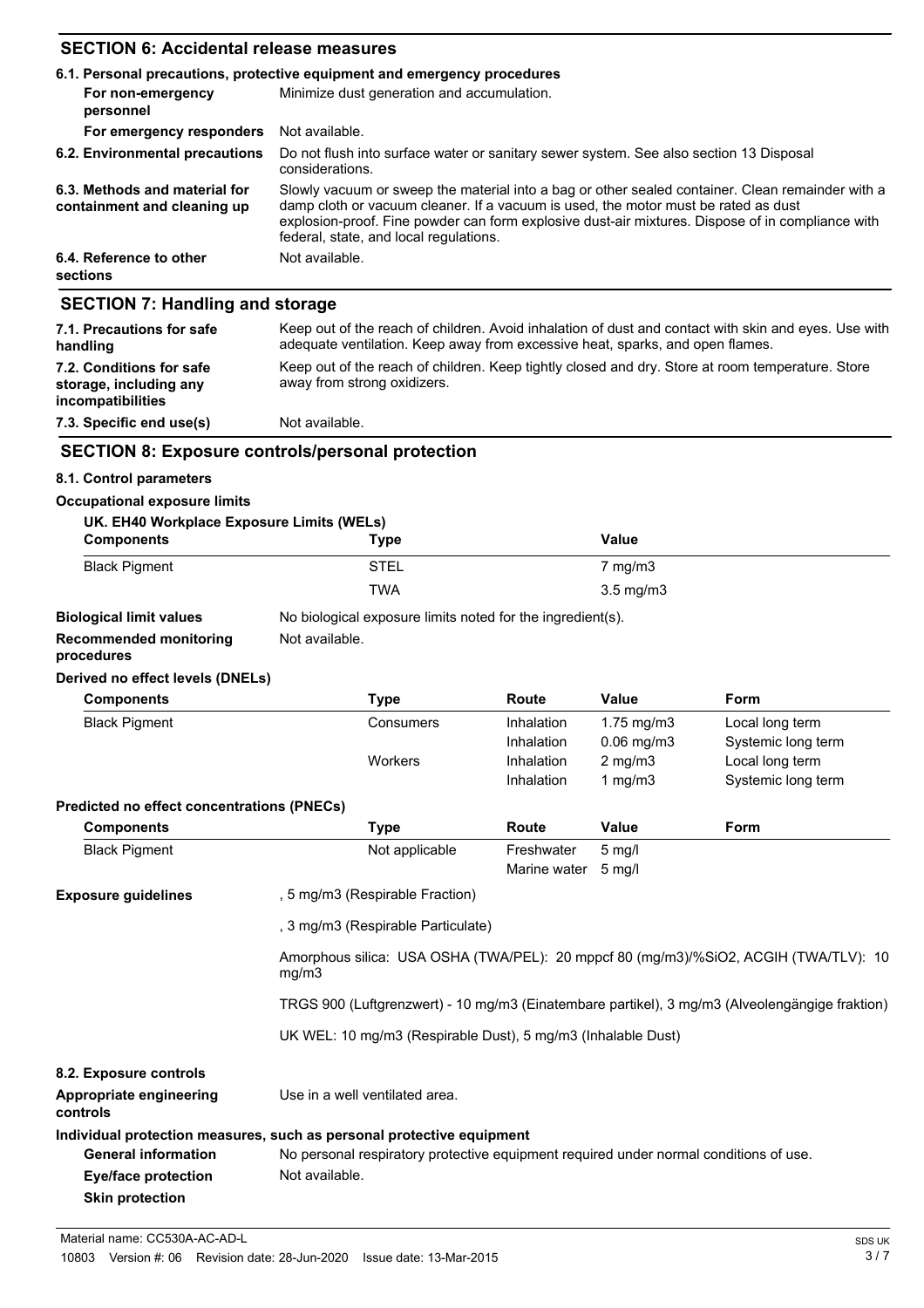| - Hand protection                         | Not available. |
|-------------------------------------------|----------------|
| - Other                                   | Not available. |
| <b>Respiratory protection</b>             | Not available. |
| <b>Thermal hazards</b>                    | Not available. |
| <b>Hygiene measures</b>                   | Not available. |
| <b>Environmental exposure</b><br>controls | Not available. |

## **SECTION 9: Physical and chemical properties**

#### **9.1. Information on basic physical and chemical properties**

| <b>Appearance</b>                                 | Fine powder                                                   |  |
|---------------------------------------------------|---------------------------------------------------------------|--|
| <b>Physical state</b>                             | Solid.                                                        |  |
| <b>Form</b>                                       | solid                                                         |  |
| Color                                             | Black.                                                        |  |
| Odor                                              | Slight plastic odor                                           |  |
| <b>Odor threshold</b>                             | Not available.                                                |  |
| рH                                                | Not applicable                                                |  |
| Melting point/freezing point                      | Not available.                                                |  |
| Initial boiling point and boiling<br>range        | Not applicable                                                |  |
| <b>Flash point</b>                                | Not applicable                                                |  |
| <b>Evaporation rate</b>                           | Not applicable                                                |  |
| Flammability (solid, gas)                         | Not available.                                                |  |
| Upper/lower flammability or explosive limits      |                                                               |  |
| <b>Flammability limit - lower</b><br>(%)          | Not flammable                                                 |  |
| <b>Flammability limit - upper</b><br>(%)          | Not available.                                                |  |
| Vapor pressure                                    | Not applicable                                                |  |
| <b>Vapor density</b>                              | Not applicable                                                |  |
| Solubility(ies)                                   |                                                               |  |
| <b>Solubility (water)</b>                         | Negligible in water. Partially soluble in toluene and xylene. |  |
| <b>Partition coefficient</b><br>(n-octanol/water) | Not available.                                                |  |
| <b>Auto-ignition temperature</b>                  | Not available.                                                |  |
| <b>Decomposition temperature</b>                  | $>= 392$ °F ( $>= 200$ °C)                                    |  |
| <b>Viscosity</b>                                  | Not applicable                                                |  |
| <b>Explosive properties</b>                       | Not available.                                                |  |
| <b>Oxidizing properties</b>                       | No information available.                                     |  |
| 9.2. Other information                            |                                                               |  |
| <b>Concentration</b>                              | Not applicable                                                |  |
| <b>Percent volatile</b>                           | Negligible                                                    |  |
| <b>Softening point</b>                            | 176 - 266 °F (80 - 130 °C)                                    |  |
| <b>Specific gravity</b>                           | $1 - 1.2$ (H2O = 1)                                           |  |
| VOC                                               | Not applicable                                                |  |

## **SECTION 10: Stability and reactivity**

| 10.1. Reactivity                            | Not available.                          |
|---------------------------------------------|-----------------------------------------|
| 10.2. Chemical stability                    | Stable under normal storage conditions. |
| 10.3. Possibility of hazardous<br>reactions | Will not occur.                         |
| 10.4. Conditions to avoid                   | Imaging Drum: Exposure to light         |
| 10.5. Incompatible materials                | Strong oxidizers                        |
| 10.6. Hazardous<br>decomposition products   | Carbon monoxide and carbon dioxide.     |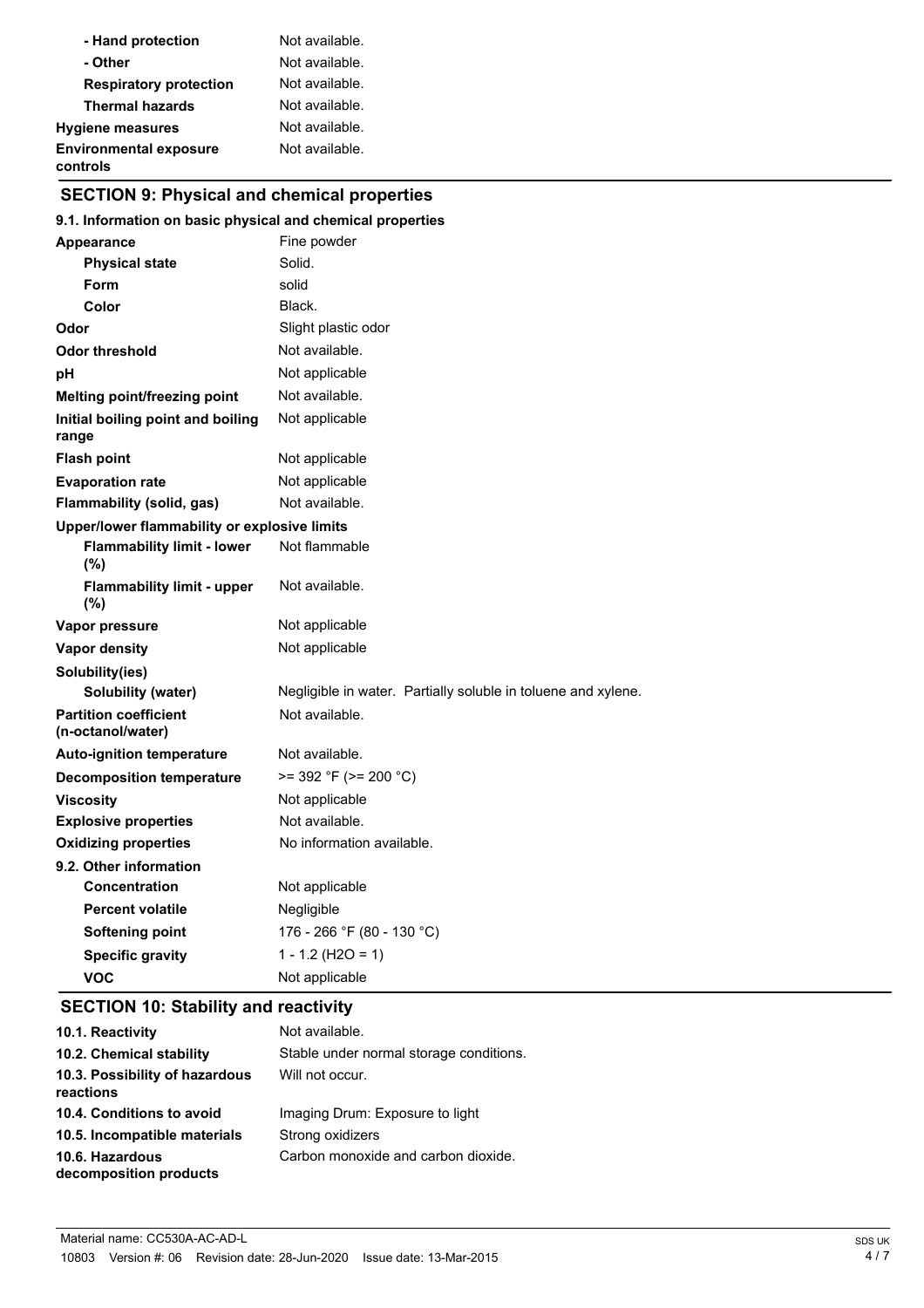| <b>SECTION 11: Toxicological information</b>           |                                                                                                                                                                                                                                                                                                                                                                                                                                                                                                                                                                                      |                                                     |
|--------------------------------------------------------|--------------------------------------------------------------------------------------------------------------------------------------------------------------------------------------------------------------------------------------------------------------------------------------------------------------------------------------------------------------------------------------------------------------------------------------------------------------------------------------------------------------------------------------------------------------------------------------|-----------------------------------------------------|
| <b>General information</b>                             | Not available.                                                                                                                                                                                                                                                                                                                                                                                                                                                                                                                                                                       |                                                     |
| Information on likely routes of exposure               |                                                                                                                                                                                                                                                                                                                                                                                                                                                                                                                                                                                      |                                                     |
| <b>Inhalation</b>                                      | Under normal conditions of intended use, this material is not expected to be an inhalation hazard.                                                                                                                                                                                                                                                                                                                                                                                                                                                                                   |                                                     |
| <b>Skin contact</b>                                    | Contact with skin may result in mild irritation.                                                                                                                                                                                                                                                                                                                                                                                                                                                                                                                                     |                                                     |
| Eye contact                                            | Contact with eyes may result in mild irritation.                                                                                                                                                                                                                                                                                                                                                                                                                                                                                                                                     |                                                     |
| Ingestion                                              | Ingestion is not a likely route of exposure.                                                                                                                                                                                                                                                                                                                                                                                                                                                                                                                                         |                                                     |
| <b>Symptoms</b>                                        | Not available.                                                                                                                                                                                                                                                                                                                                                                                                                                                                                                                                                                       |                                                     |
| 11.1. Information on toxicological effects             |                                                                                                                                                                                                                                                                                                                                                                                                                                                                                                                                                                                      |                                                     |
| <b>Acute toxicity</b>                                  | Based on available data, the classification criteria are not met.                                                                                                                                                                                                                                                                                                                                                                                                                                                                                                                    |                                                     |
| <b>Components</b>                                      | <b>Species</b>                                                                                                                                                                                                                                                                                                                                                                                                                                                                                                                                                                       | <b>Test Results</b>                                 |
| <b>Black Pigment</b>                                   |                                                                                                                                                                                                                                                                                                                                                                                                                                                                                                                                                                                      |                                                     |
| <b>Acute</b>                                           |                                                                                                                                                                                                                                                                                                                                                                                                                                                                                                                                                                                      |                                                     |
| Oral                                                   |                                                                                                                                                                                                                                                                                                                                                                                                                                                                                                                                                                                      |                                                     |
| LD50                                                   | Rat                                                                                                                                                                                                                                                                                                                                                                                                                                                                                                                                                                                  | > 10000 mg/kg                                       |
| <b>Skin corrosion/irritation</b>                       | Based on available data, the classification criteria are not met.                                                                                                                                                                                                                                                                                                                                                                                                                                                                                                                    |                                                     |
| Serious eye damage/eye<br><i>irritation</i>            | Based on available data, the classification criteria are not met.                                                                                                                                                                                                                                                                                                                                                                                                                                                                                                                    |                                                     |
| <b>Respiratory sensitization</b>                       | Based on available data, the classification criteria are not met.                                                                                                                                                                                                                                                                                                                                                                                                                                                                                                                    |                                                     |
| <b>Skin sensitization</b>                              | Based on available data, the classification criteria are not met.                                                                                                                                                                                                                                                                                                                                                                                                                                                                                                                    |                                                     |
| Germ cell mutagenicity                                 | Negative, does not indicate mutagenic potential (Ames Test: Salmonella typhimurium)<br>Based on available data, the classification criteria are not met.                                                                                                                                                                                                                                                                                                                                                                                                                             |                                                     |
| Carcinogenicity                                        | Based on available data, the classification criteria are not met.                                                                                                                                                                                                                                                                                                                                                                                                                                                                                                                    |                                                     |
|                                                        | Carbon black is classified as a carcinogen by the IARC (possibly carcinogenic to humans, Group<br>2B) and by the State of California under Proposition 65. In their evaluations of carbon black, both<br>organizations indicate that exposure to carbon black, per se, does not occur when it remains<br>bound within a product matrix, specifically, rubber, ink, or paint. Carbon black is present only in a<br>bound form in this preparation. None of the other ingredients in this preparation are classified as<br>carcinogens according to ACGIH, EU, IARC, MAK, NTP or OSHA. |                                                     |
| IARC Monographs. Overall Evaluation of Carcinogenicity |                                                                                                                                                                                                                                                                                                                                                                                                                                                                                                                                                                                      |                                                     |
| Amorphous silica (CAS 7631-86-9)                       |                                                                                                                                                                                                                                                                                                                                                                                                                                                                                                                                                                                      | 3 Not classifiable as to carcinogenicity to humans. |
| <b>Reproductive toxicity</b>                           | Based on available data, the classification criteria are not met.                                                                                                                                                                                                                                                                                                                                                                                                                                                                                                                    |                                                     |
| Specific target organ toxicity -<br>single exposure    | Based on available data, the classification criteria are not met.                                                                                                                                                                                                                                                                                                                                                                                                                                                                                                                    |                                                     |
| Specific target organ toxicity -<br>repeated exposure  | Based on available data, the classification criteria are not met.                                                                                                                                                                                                                                                                                                                                                                                                                                                                                                                    |                                                     |
| <b>Aspiration hazard</b>                               | Based on available data, the classification criteria are not met.                                                                                                                                                                                                                                                                                                                                                                                                                                                                                                                    |                                                     |
| <b>Mixture versus substance</b><br>information         | Not available.                                                                                                                                                                                                                                                                                                                                                                                                                                                                                                                                                                       |                                                     |
| <b>Other information</b>                               | Complete toxicity data are not available for this specific formulation<br>Refer to Section 2 for potential health effects and Section 4 for first aid measures.                                                                                                                                                                                                                                                                                                                                                                                                                      |                                                     |

## **SECTION 12: Ecological information**

| 12.1. Toxicity                                            |                   | LC50: > 100 mg/l, Fish, 96.00 Hours |                      |
|-----------------------------------------------------------|-------------------|-------------------------------------|----------------------|
| <b>Product</b>                                            |                   | <b>Species</b>                      | <b>Test Results</b>  |
| CC530A-AC-AD-L                                            |                   |                                     |                      |
| <b>Aquatic</b>                                            |                   |                                     |                      |
| Algae                                                     | ErC <sub>50</sub> | Algae                               | > 100 mg/l, 72 Hours |
| Crustacea                                                 | EC50              | Crustacea                           | > 100 mg/l, 48 Hours |
| Fish                                                      | <b>LC50</b>       | Fish                                | > 100 mg/l, 96 Hours |
| 12.2. Persistence and<br>degradability                    | Not available.    |                                     |                      |
| 12.3. Bioaccumulative potential                           | Not available.    |                                     |                      |
| <b>Partition coefficient</b><br>n-octanol/water (log Kow) | Not available.    |                                     |                      |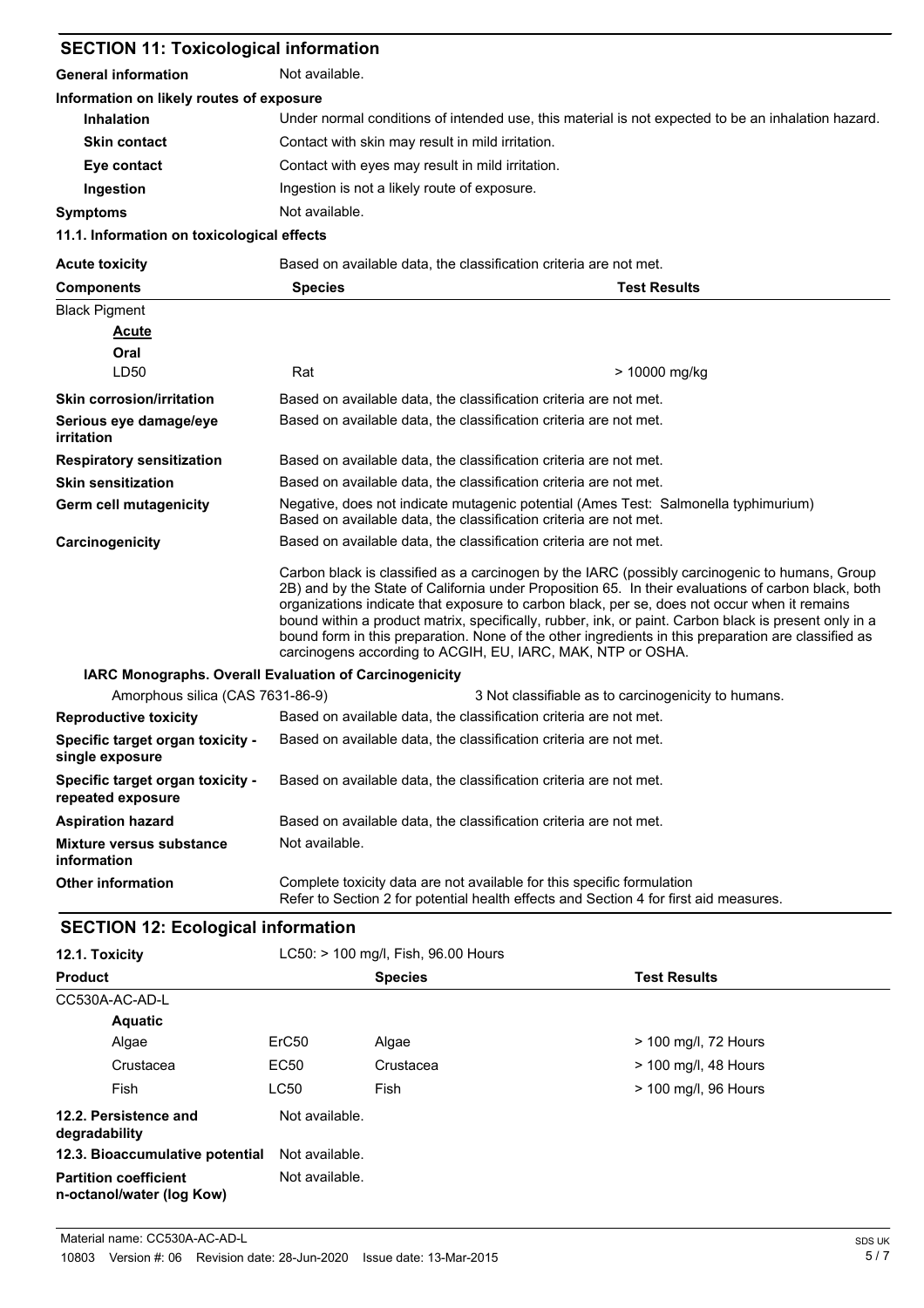| <b>Bioconcentration factor (BCF)</b>        | Not available.                                                                                                                                                                                                                                                                   |  |  |
|---------------------------------------------|----------------------------------------------------------------------------------------------------------------------------------------------------------------------------------------------------------------------------------------------------------------------------------|--|--|
| 12.4. Mobility in soil                      | Not available.                                                                                                                                                                                                                                                                   |  |  |
| 12.5. Results of PBT and vPvB<br>assessment | Not a PBT or vPvB substance or mixture.                                                                                                                                                                                                                                          |  |  |
| 12.6. Other adverse effects                 | Not available.                                                                                                                                                                                                                                                                   |  |  |
| <b>SECTION 13: Disposal considerations</b>  |                                                                                                                                                                                                                                                                                  |  |  |
| 13.1. Waste treatment methods               |                                                                                                                                                                                                                                                                                  |  |  |
| <b>Residual waste</b>                       | Not available.                                                                                                                                                                                                                                                                   |  |  |
| <b>Contaminated packaging</b>               | Not available.                                                                                                                                                                                                                                                                   |  |  |
| EU waste code                               | Not available.                                                                                                                                                                                                                                                                   |  |  |
| Disposal methods/information                | Do not shred toner cartridge, unless dust-explosion prevention measures are taken. Finely<br>dispersed particles may form explosive mixtures in air. Dispose of in compliance with federal,<br>state, and local regulations.                                                     |  |  |
|                                             | HP's Planet Partners (trademark) supplies recycling program enables simple, convenient recycling<br>of HP original inkjet and LaserJet supplies. For more information and to determine if this service<br>is available in your location, please visit http://www.hp.com/recycle. |  |  |
| <b>SECTION 14: Transport information</b>    |                                                                                                                                                                                                                                                                                  |  |  |
| <b>Further information</b>                  | Not a dangerous good under DOT, IATA, ADR, IMDG, or RID.                                                                                                                                                                                                                         |  |  |
| <b>SECTION 15: Regulatory information</b>   |                                                                                                                                                                                                                                                                                  |  |  |
|                                             | 15.1. Safety, health and environmental regulations/legislation specific for the substance or mixture                                                                                                                                                                             |  |  |
| <b>EU</b> regulations                       |                                                                                                                                                                                                                                                                                  |  |  |
|                                             | Regulation (EC) No. 1005/2009 on substances that deplete the ozone layer, Annex I and II, as amended                                                                                                                                                                             |  |  |
| Not listed.                                 |                                                                                                                                                                                                                                                                                  |  |  |
|                                             | Regulation (EC) No. 850/2004 On persistent organic pollutants, Annex I as amended                                                                                                                                                                                                |  |  |
| Not listed.                                 |                                                                                                                                                                                                                                                                                  |  |  |
|                                             | Regulation (EU) No. 649/2012 concerning the export and import of dangerous chemicals, Annex I, Part 1 as amended                                                                                                                                                                 |  |  |
| Not listed.                                 |                                                                                                                                                                                                                                                                                  |  |  |
| Not listed.                                 | Regulation (EU) No. 649/2012 concerning the export and import of dangerous chemicals, Annex I, Part 2 as amended                                                                                                                                                                 |  |  |
|                                             | Regulation (EU) No. 649/2012 concerning the export and import of dangerous chemicals, Annex I, Part 3 as amended                                                                                                                                                                 |  |  |
| Not listed.                                 |                                                                                                                                                                                                                                                                                  |  |  |
| Not listed.                                 | Regulation (EU) No. 649/2012 concerning the export and import of dangerous chemicals, Annex V as amended                                                                                                                                                                         |  |  |

- **Regulation (EC) No. 166/2006 Annex II Pollutant Release and Transfer Registry, as amended** Not listed.
- **Regulation (EC) No. 1907/2006, REACH Article 59(10) Candidate List as currently published by ECHA** Not listed.

#### **Authorizations**

**Regulation (EC) No. 1907/2006, REACH Annex XIV Substances subject to authorization, as amended** Not listed.

### **Restrictions on use**

**Regulation (EC) No. 1907/2006, REACH Annex XVII Substances subject to restriction on marketing and use as amended** Not listed.

**Directive 2004/37/EC: on the protection of workers from the risks related to exposure to carcinogens and mutagens at work, as amended**

Not listed.

#### **Other EU regulations**

|                             | Directive 2012/18/EU on major accident hazards involving dangerous substances, as amended                                                                                                                                                                                                                         |
|-----------------------------|-------------------------------------------------------------------------------------------------------------------------------------------------------------------------------------------------------------------------------------------------------------------------------------------------------------------|
| Not listed.                 |                                                                                                                                                                                                                                                                                                                   |
| <b>Other regulations</b>    | All chemical substances in this HP product have been notified or are exempt from notification<br>under chemical substances notification laws in the following countries: US (TSCA), EU<br>(EINECS/ELINCS), Switzerland, Canada (DSL/NDSL), Australia, Japan, Philippines, South Korea,<br>New Zealand, and China. |
| <b>Other information</b>    | This Safety Data Sheet complies with the requirements of Regulation (EU) 2015/830.<br>Classification according to Regulation (EC) No 1272/2008 as amended.                                                                                                                                                        |
| <b>National regulations</b> | Not available.                                                                                                                                                                                                                                                                                                    |